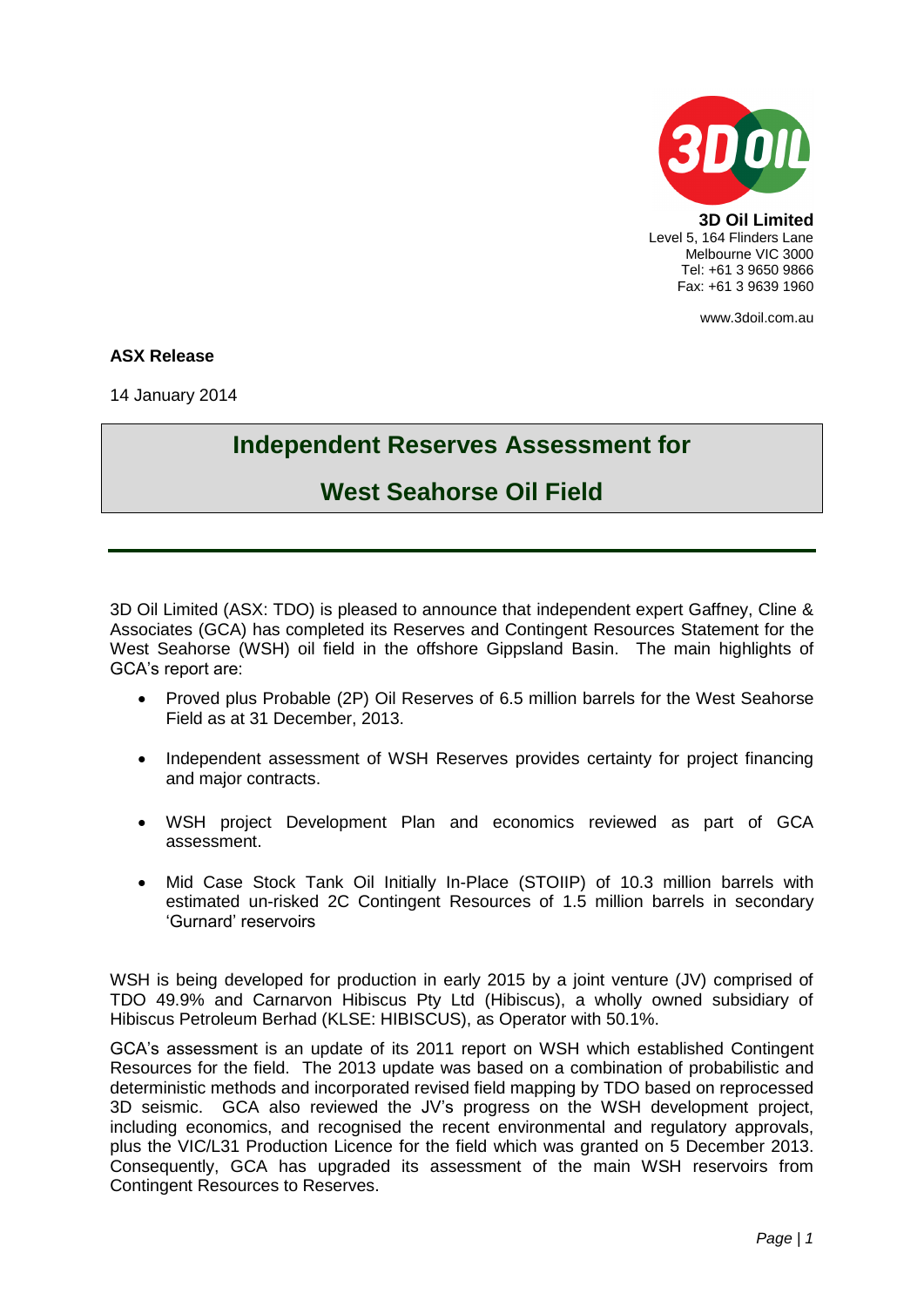TDO has also performed extensive reservoir simulations studies, which were reviewed by GCA and used to define a set of oil production profiles that formed the basis for the economic analysis tests to determine Reserves.

The assessment of Reserves provides the foundation for finalising the WSH financing plan and the JV will now move as quickly as possible towards Final Investment Decision which is anticipated in early 2014.

The full range of undeveloped Oil Reserves for WSH as at 31<sup>st</sup> December, 2013 are:

| <b>Reservoir</b>                  | Gross 100% Field |     |      | TDO share within VIC/L31 |     |     |  |
|-----------------------------------|------------------|-----|------|--------------------------|-----|-----|--|
|                                   | 1P               | 2P  | 3P   | 1Р                       | 2P  | 3P  |  |
| Main<br>Reservoirs<br>N1u/N1/N2-6 | 4.0              | 6.5 | 11.5 | 1.9                      | 2.9 | 4.9 |  |

Four wells have been drilled in WSH and its near vicinity. The discovery well, WSH-1, was drilled in 1981 and encountered hydrocarbon indications in three layers in the Eocene fluviodeltaic Latrobe Group. The N1 layer was tested and produced 1,800 barrels of oil per day (bopd) from a 3 m interval. Oil was recovered by RFT sampling in the N2.6 layer. Well WSH-2 was drilled in 1982 down dip from WSH-1 to appraise the flank of the accumulation; however, the N1 and N2.6 zones were found to be water bearing in this well. WSH-3 was drilled in 2008. The well encountered oil in the N1 layer. Well Wardie-1 was also drilled in 2008 to test a structural culmination one kilometre south-west of the West Seahorse structure. Oil was encountered in the shallower Gurnard and N1u reservoirs, but the deeper reservoirs were water bearing.

TDO intends to develop the field using a mobile offshore production unit (MOPU). A modular drilling rig will be mounted on the MOPU and two new development wells will be drilled. Produced oil will be measured and transferred to a floating storage and offloading facility and a shuttle tanker will be used to export the oil.

The design of the production wells, processing facilities, export system and other aspects of the project development plan is based on the 2P Reserves estimate. On this basis WSH is forecast to produce at an initial rate of approximately 12,000 bopd and to have an economic field life of between 5 and 6 years.

The cash flow analyses were modelled under the Australian Petroleum Resource Rent Tax (PRRT) regime and Australian income tax using nominal dollars to assess project commerciality and to determine field economic limits. West Seahorse oil price was based on the Brent crude oil price scenario shown below. Prices were escalated at 2.0% pa after 2018.

| Year | US\$/Bbl |  |  |  |
|------|----------|--|--|--|
| 2015 | 97.76    |  |  |  |
| 2016 | 94.82    |  |  |  |
| 2017 | 97.26    |  |  |  |
| 2018 | 101.61   |  |  |  |

Capital costs are estimated at around US\$140 million and annual operating costs estimated at US\$46 million per annum decreasing to US\$37 million per annum after 5 years, based on TDO estimates and results of tenders for facilities, drilling and operational services. In undertaking the cash flow analyses an exchange rate of A\$1 = US\$0.90 was used and all costs were escalated at 2% pa from 2014 onwards for the duration of the project.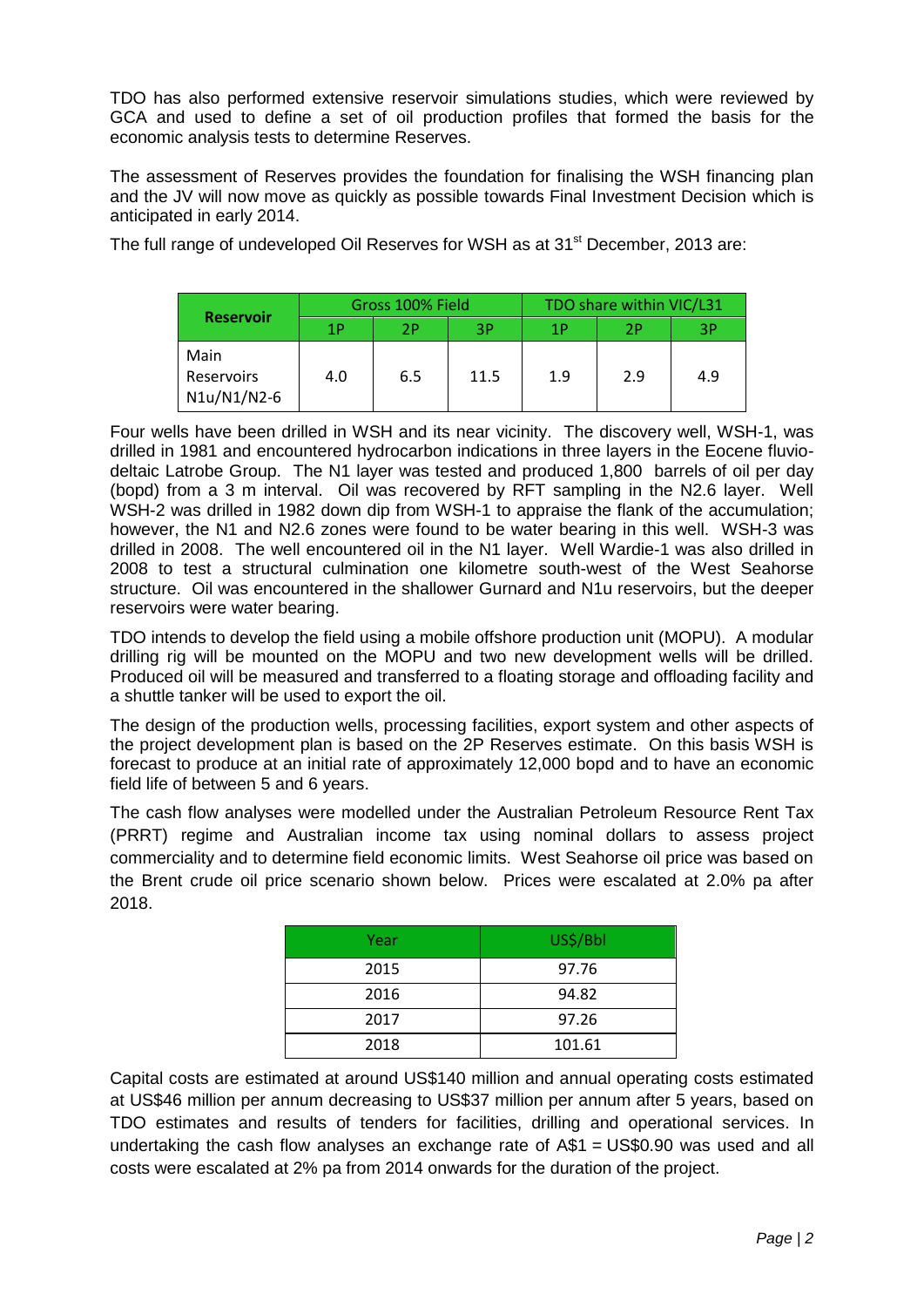Actual field life will vary with economic conditions (e.g. oil price) and reservoir performance. The Joint Venture partners intend to drill the nearby Sea Lion prospect which, if successful and tied back to WSH, would likely further extend production from the WSH reservoirs while potentially increasing the Net Present Value of the total project.

Likewise, additional STOIIP of 10.3 million barrels (GCA Mid Case estimate – Refer Table below) is mapped in the shallower secondary Gurnard and Lower Gurnard reservoirs at WSH. Oil has been recovered from these sands, but they have not undergone a flow test. GCA has updated its STOIIP estimates for these reservoirs using a deterministic method based on the revised depth structure mapping and maintaining the 2011 reservoir description parameters. While no development plan has been finalised for this oil, both development wells are planned to penetrate these two reservoir intervals at locations that will allow their later development should appraisal tests prove successful. If it is proved to be economic and was developed, it would also contribute to extending production from the main WSH reservoirs. This volume is classified as Contingent Resources and is not included in the Reserves estimates.

The full range of un-risked Contingent Resources for the Gurnard and Lower Gurnard reservoirs within WSH as at 31<sup>st</sup> December, 2013 are:

| <b>Reservoir</b> |                           | Gross 100% Field |                 |                  | TDO share within VIC/L31 |             |                     |
|------------------|---------------------------|------------------|-----------------|------------------|--------------------------|-------------|---------------------|
|                  |                           | Low<br>Case      | <b>Mid Case</b> | <b>High Case</b> | Low<br>Case              | Mid<br>Case | <b>High</b><br>Case |
| Gurnard          | <b>STOIIP</b><br>(MMBbl)  | 4.2              | 6.7             | 18.6             | 1.8                      | 2.9         | 7.8                 |
|                  | Deterministic             | 1 <sup>C</sup>   | 2C              | 3C               | 1 <sup>C</sup>           | 2C          | 3C                  |
|                  | <b>EUR Oil</b><br>(MMBbl) | 0.0              | 1.0             | 3.7              | 0.0                      | 0.4         | 1.6                 |
| Lower<br>Gurnard |                           | Low<br>Case      | Mid Case        | <b>High Case</b> | Low<br>Case              | Mid<br>Case | <b>High</b><br>Case |
|                  | <b>STOIIP</b><br>(MMBbl)  | 2.4              | 3.6             | 14.8             | 1.1                      | 1.6         | 6.7                 |
|                  | Deterministic             | 1 <sup>C</sup>   | 2C              | 3 <sup>C</sup>   | 1 <sup>C</sup>           | 2C          | 3C                  |
|                  | <b>EUR Oil</b><br>(MMBbl) | 0.0              | 0.5             | 3.0              | 0.0                      | 0.2         | 1.3                 |
| <b>Total</b>     |                           | Low<br>Case      | <b>Mid Case</b> | <b>High Case</b> | Low<br>Case              | Mid<br>Case | <b>High</b><br>Case |
|                  | <b>STOIIP</b><br>(MMBbl)  | 6.6              | 10.3            | 33.4             | 2.9                      | 4.5         | 14.5                |
|                  | Deterministic             | 1 <sup>C</sup>   | 2C              | 3 <sub>C</sub>   | 1 <sup>C</sup>           | 2C          | 3C                  |
|                  | <b>EUR Oil</b><br>(MMBbl) | 0.0              | 1.5             | 6.7              | 0.0                      | 0.7         | 2.9                 |

Note: EUR Oil = Estimated Ultimate Recovery of Oil.